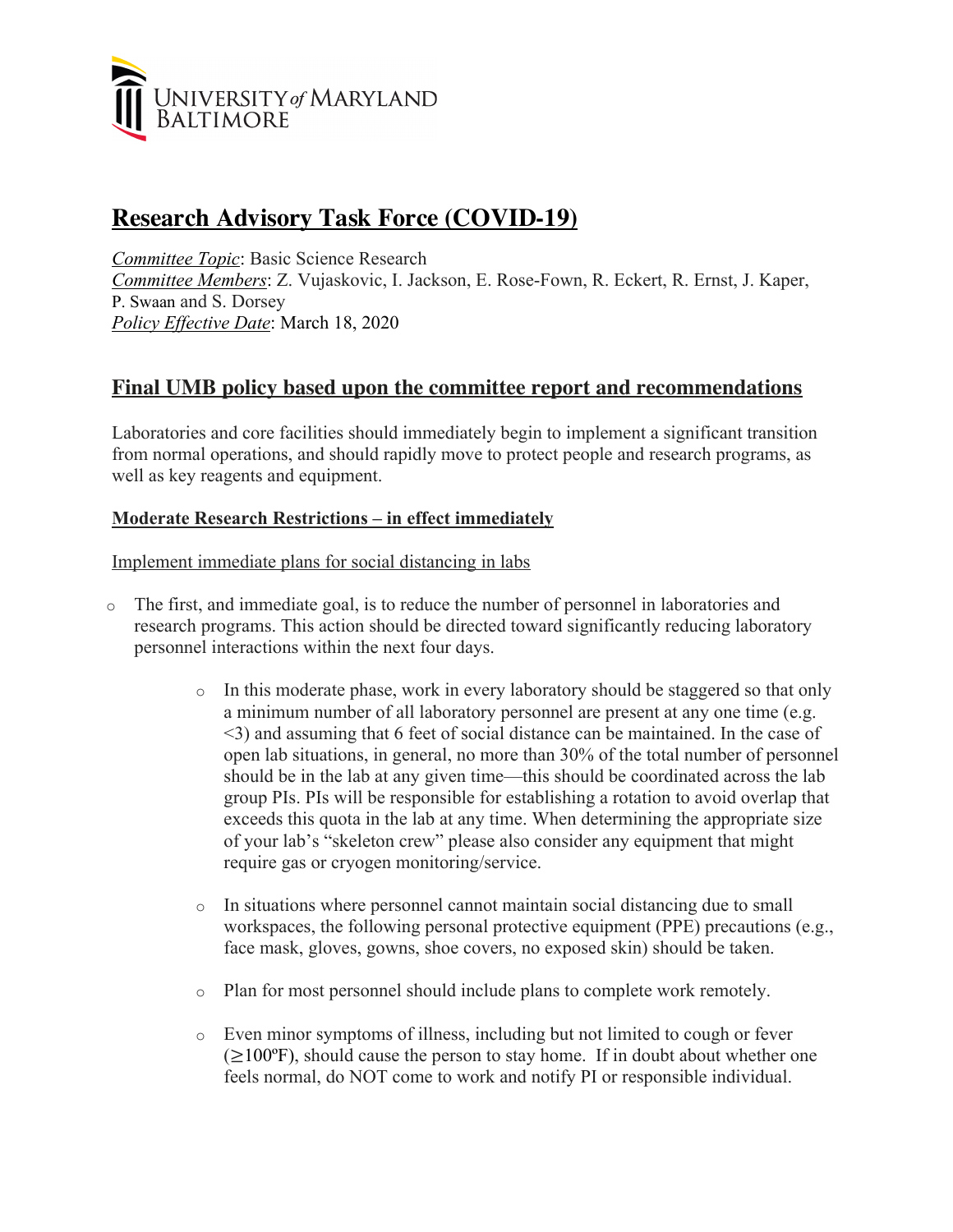- o In anticipation of implementation of the Severe plan, each PI should appoint 1-2 essential employees (e.g., animal care, specialized instrumentation, cell line work) and back up employee(s). Per UMB, the essential employees will have the designation of "1".
- o Each PI should compile a up-to-date contact sheet for faculty, staff, students, and postdocs to ensure appropriate, clear communication. Review contingency plans and emergency procedures within your group.
- o Immediately consider cross-training research staff to fill in on performance of essential tasks for others who may be out sick or unable to come to work.
	- o Ensure staff have the appropriate training and consider sharing responsibilities across labs as able, depending upon specific expertise required.
	- o Consider documenting critical step-by-step instructions.
- o PIs should immediately identify essential research experiments which are at a critical phase, meaning that abandoning them would cause a major or irreversible loss in project viability. This high priority work should be a very limited set of the current laboratory bench-based experimentation.
	- o Critical experiments include maintenance of cell lines (plan for freezedown when able), maintenance of essential equipment/instrumentation, and breeding/weaning/genotyping of irreplaceable transgenic and knockout rodent lines.
	- o Examples of non-critical experiments would be those related to a publication arising, preliminary data for a grant application, or desire to continue individual programs of research without disruption.
	- o All PIs are encourage to send materials to appropriate animal care facilities, such as Jackson Laboratories such that irreplaceable transgenic and knockout rodent lines are frozen down for rederivation if necessary.
	- o PIs should provide their Department Chair or Division Director notice of critical experiments that must be continued, including justification. This can be done via email, or via an online survey (to be developed).
- o PI's should immediately identify experiments that can be ramped down, curtailed, or delayed.
- o No increase in cage counts will be permitted and breeding should be reduced to the minimum possible.
- o No new experiments should be initiated without prior approval from the Department/Division/Center Chair/Director until the trajectory of the infection becomes clearer.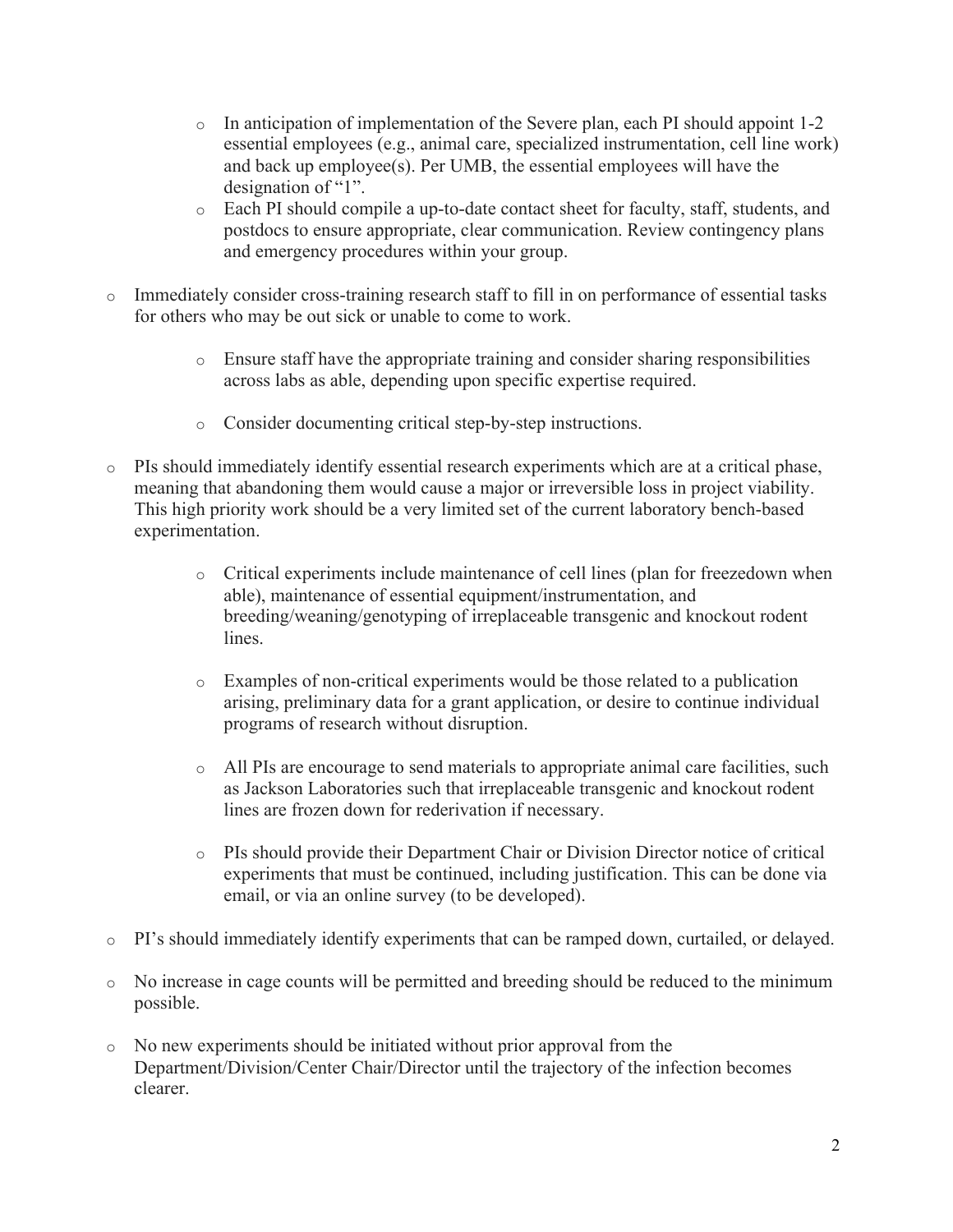- o Consider setting up a lab teleconference account through Zoom account (zoom.us), Skype, or WebEx so that scientific interactions and discussions about research projects can occur regularly, even though most people may be at a distance. Also consider setting up VPN as necessary for communication and access to files, etc.
- o All laboratory research specifically related to COVID-19 should continue, unless otherwise notified.
- o Please consider that reagents, supplies, and animals may be on backorder, or unavailable, or delivery delayed or suspended.
- o Disinfection of common laboratory areas and touch points with 70% ethanol (e.g. doorknobs, sink handles, freezer doors, telephones) should occur at least twice daily.
- o Ensure that high-risk materials (radioactive, biohazards, chemicals) are secured. If you need assistance, contact EHS: https://www.umaryland.edu/ehs/ or 410-706-7055.

# **Severe Research Restrictions: Not currently in effect at UMB but imminently possible**

In Moderate Research Restrictions, we sought to accomplish the immediate migration of research activities away from direct bench work, in order to prepare to secure as much as possible by March 20, 2020. In Severe Research Restrictions, we expect that you will curtail all activities not critical to maintaining animals, unique reagents/cell lines and essential equipment, at which point only 2-3 essential personnel (designated by the PI) will be allowed in the lab and should be according to a defined employee schedule that ensures appropriate staggering. *Selection of essential personnel should also include careful consideration of personal/family obligations and health concerns to the extent possible*. Possible exceptions for additional personnel will be made on a case-by-case basis. Morever, exceptions regarding extension of the timing to conclude rampdown of essential experiments must be discussed with the Department Chair/ADR for each PI and approved in writing. Updated information on COVID-19 and UMB will be found at all times at https://www.umaryland.edu/coronavirus/.

In order to ensure clear, frequent communication, each PI should adhere to the following chain of communication, which will be bi-directional:

Team members report to the PI

Individual PIs will report to Department/Division/Center Chair/Director

Department/Division/Center Chair/Director will report to the school ADR

The ADR will report to the Dean/President

o Essential personnel will only perform critical procedures, processes, or equipment management that requires regular attention to maintain laboratory viability (e.g. liquid